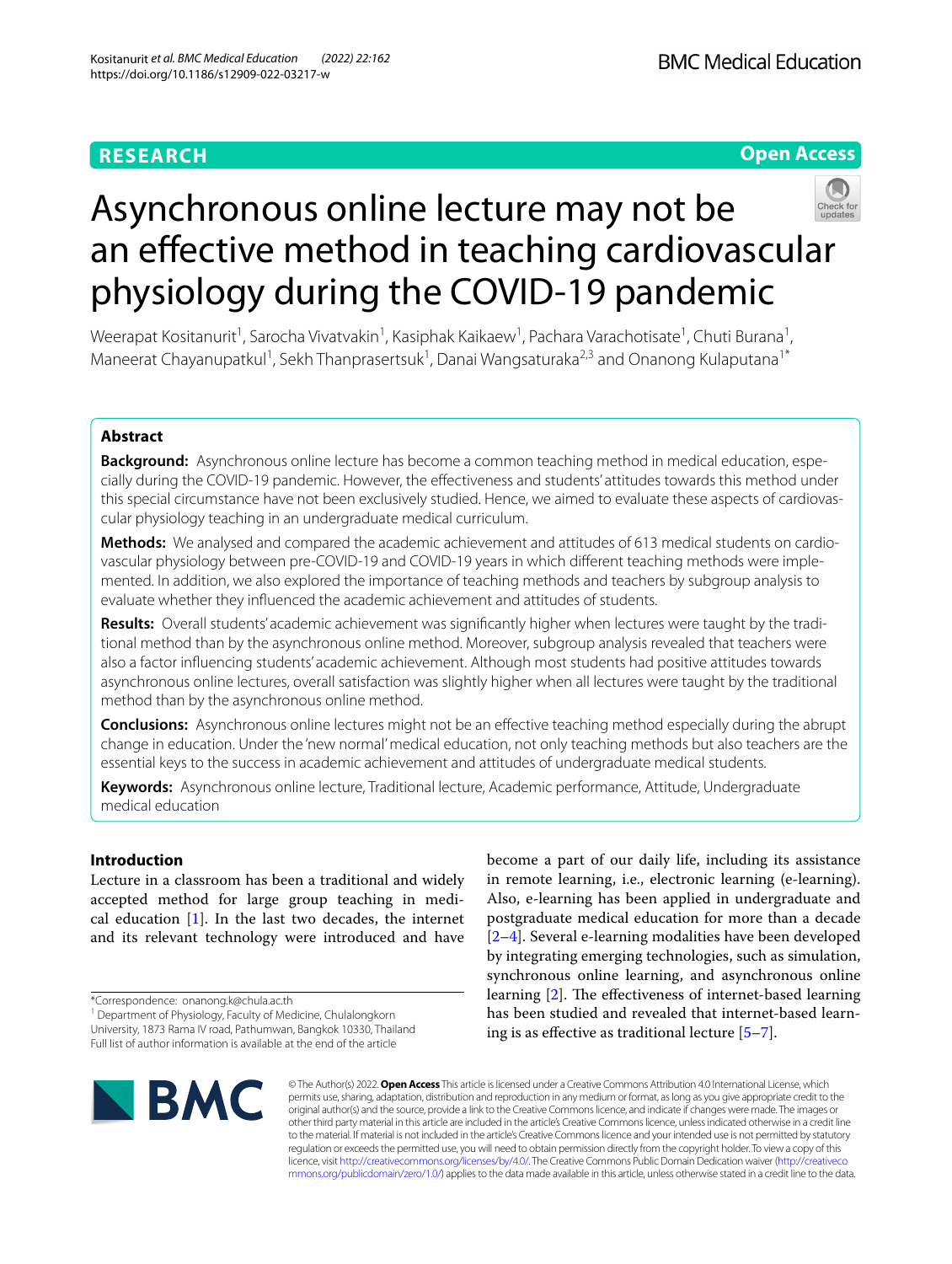In 2020, the coronavirus disease 2019 (COVID-19) was an emerging infectious disease and became a worldwide pandemic within months. Afected countries implemented various policies aiming to control the outbreak, such as physical distancing, lockdown, and the closure of crowded places including schools and universities [\[8](#page-7-5)]. Therefore, the COVID-19 outbreak substantially accelerates the development of online teaching and learning to lessen the disruption of all levels of medical education [[9\]](#page-7-6). Online teaching has become a preferable method, or sometimes the only feasible teaching method, for preclerkship education [\[10](#page-7-7), [11](#page-7-8)].

COVID-19 outbreak emerged in Thailand in February 2020. The Ministry of Public Health of Thailand issued the policies for urgent prevention of disease transmission. Our institution, obliged by the government policies, also announced the regulations and guidelines for all academic activities during the pandemic. All teachings, with the exception of crucial clinical skills, must shift to an online method to keep physical distancing. In this situation, asynchronous online lecture might be one of the favourable teaching methods suitable for the 'new normal' standard during the outbreak [[11\]](#page-7-8). We believed that asynchronous online lecture could mimic the traditional lecture since it fulflled the fundamental basis of giving essential knowledge by teachers. Previous studies have shown that online teaching, when used, is as effective as on-site teaching, as seen by the improvement or similarity of students' academic performance [\[6](#page-7-9), [12](#page-7-10)[–15](#page-7-11)]. Moreover, asynchronous online teaching is more favourable than on-site teaching since teachers (or instructors) and students can keep physical distancing and students can study without any time or space limit  $[11]$  $[11]$ . Nevertheless, there are some barriers interfering with the success of online teaching and learning, for instance, poor technological skills of teachers and inadequate institutional support, lack of time to develop e-learning materials, and feeling of disengagement between teachers and students [\[16](#page-7-12)].

Until now, the efectiveness and students' attitudes towards asynchronous online teaching, particularly when online teaching is the only feasible teaching method for a large group of medical students during the pandemic, have not been studied exclusively. Thus, we aimed to investigate the efectiveness and students' attitudes towards asynchronous online lectures compared with the traditional lectures on the topics of cardiovascular physiology in a pre-clerkship course of the undergraduate medical curriculum. In addition, we also aimed to compare students' academic achievement and students' attitudes between the two diferent teaching methods taught by the same teachers and among diferent teachers teaching similar topics.

# **Materials and Methods**

# **Study population and study design**

This study was designed to evaluate academic achievement and attitudes of the second-year medical students towards teaching methods used in the lecture topics on cardiovascular physiology, retrospectively for the pre-COVID-19 year and prospectively for the COVID-19 year. All students enrolled in the Cardiovascular System I course of the Faculty of Medicine, Chulalongkorn University, Bangkok, Thailand were included in the study unless they opted out. The Cardiovascular System I is the course taught in the second year of the medical curriculum comprising 16 lecture topics (24.5 h) and 17 non-lecture topics (44 h) involving anatomy, histology, biochemistry, physiology, and basic haematology. Of all lecture topics, 10 topics are relevant to cardiovascular physiology, listed in Table [1.](#page-2-0) Details of the course were described previously [\[17](#page-7-13)]. In this study, we aimed to analyse only topics related to cardiovascular physiology since they were taught solely by lectures, which were the focus of this study, and accounted for a majority of knowledge content covered by the course.

Concerning the topics of cardiovascular physiol-ogy presented in Table [1,](#page-2-0) some topics were taught by the same teachers while some topics were taught by diferent teachers between these two academic years. Nevertheless, all teachers were content experts in the respective cardiovascular topics. The topics covered in this course and the teaching duration of each topic were similar for both years. In the pre-COVID-19 year, all lecture topics were taught in a large lecture theatre by traditional lectures. Due to the COVID-19 pandemic and the implemented policies of physical distancing, all topics were shifted to asynchronous online lectures in the COVID-19 year. Asynchronous online lectures were newly recorded by the lecturers who taught those topics. Most lecturers used computer software, such as Microsoft PowerPoint and OBS Studio, to record lecture slides together with their narrations. One recorded lecture covered one topic and typically lasted 45–60 min. The online lectures, a.k.a. e-lectures, were uploaded to the available online platforms of the faculty (the MDCU E-learning website, available at [http://e-learning.md.chula.ac.th\)](http://e-learning.md.chula.ac.th) and of the university (the learning management system myCourseVille, available at<https://www.mycourseville.com/>). After the lecture sessions, an interactive question-and-answer (Q&A) session was conducted in the lecture theatre in the pre-COVID-19 year and via an online platform in the COVID-19 year to answer students' questions and to interactively discuss any unclear points raised by the students. Of note, the Q&A session was a non-compulsory session.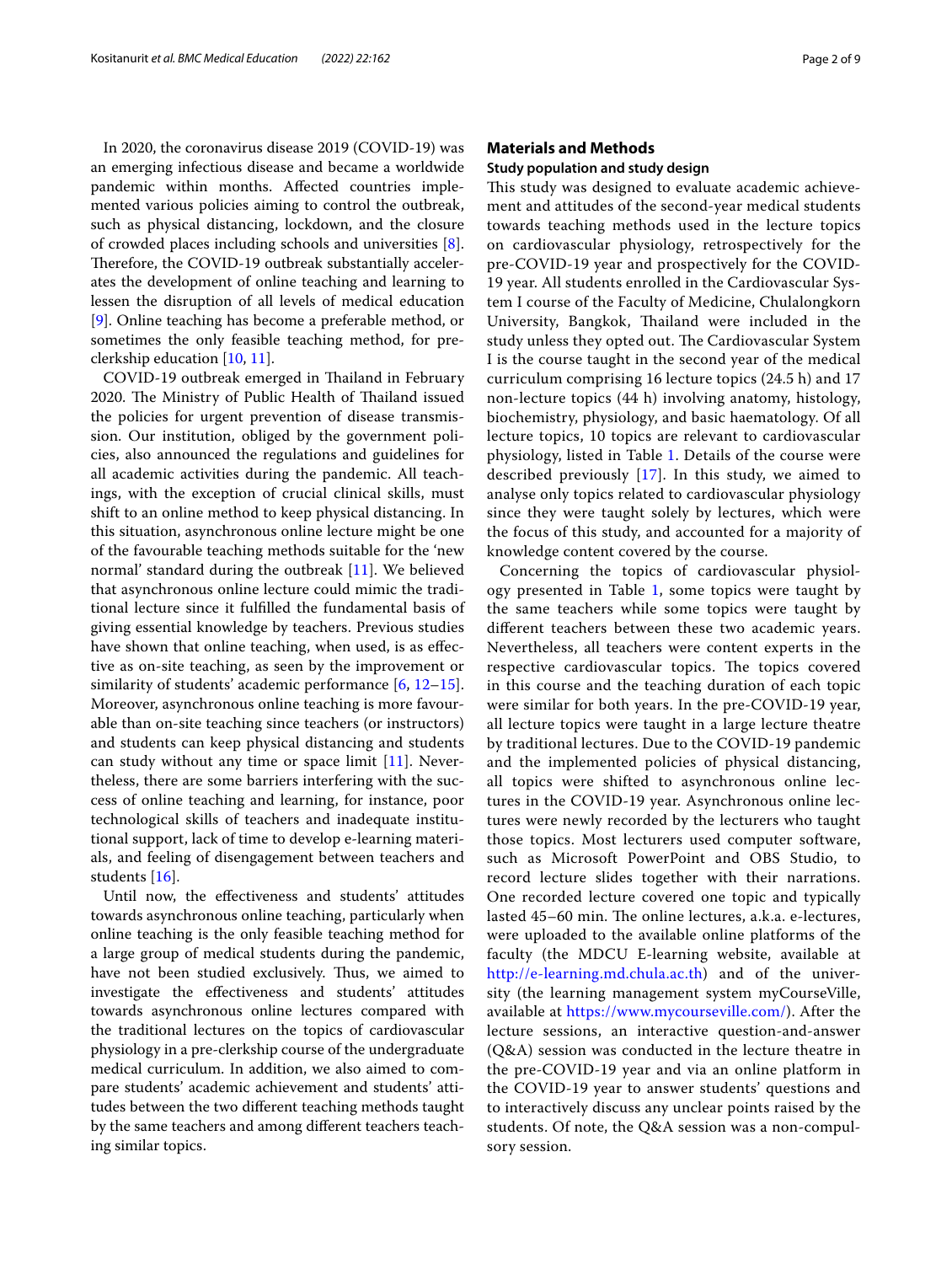| <b>Topics</b>                                      | Duration (hours) | Lecturers    |          |
|----------------------------------------------------|------------------|--------------|----------|
|                                                    |                  | Pre-COVID-19 | COVID-19 |
| 1. Physical and electrical properties of the heart |                  | Α            |          |
| 2. Cardiac cycle & regulation of the heart         |                  |              |          |
| 3. Basic electrocardiogram                         |                  | B            |          |
| 4. Circulatory dynamics                            |                  |              |          |
| 5. Circulatory control                             |                  |              |          |
| 6. Regional circulation                            | 1.5              |              |          |
| 7. Physical activity & fitness                     |                  |              |          |
| 8. Exercise physiology                             |                  |              |          |
| 9. Microcirculation                                |                  | D            |          |
| 10. Pathophysiology of shock & heart failure       | 2.5              |              |          |

<span id="page-2-0"></span>**Table 1** The list of cardiovascular physiology topics and lecturers in the Cardiovascular System I course during pre-COVID-19 and COVID-19 years

Letters A–F indicate each teacher (lecturer) teaching the topic in the indicated academic year

# **Measurement of academic achievement**

Students' academic achievement was assessed by the summative exam taking place approximately 6 weeks after the course completion. In both academic years, the summative exams of these courses were held on-site in the examination hall. With the epidemic prevention measures in the COVID-19 year, the exam was arranged similarly to the pre-COVID-19 year. The summative exam consisted of 5-option single best answer (SBA) questions, i.e., 112 questions for the pre-COVID-19 year and 108 questions for the COVID-19 year. Specifcally, 64 out of 112 questions and 62 out of 108 questions directly aimed to assess the knowledge on cardiovascular physiology taught by lectures. The students' summative scores were analysed and reported as a percentage of the total scores. Of note, the remaining questions were excluded as they were not relevant to our study objectives, i.e., they were used to assess knowledge on anatomy, histology, biochemistry, or cardiovascular physiology that taught by other teaching methods such as online live conference, online small group discussion, and asynchronous laboratory demonstration.

To ensure the equivalence of the summative assessment used in these two years, fve medical doctors were asked to evaluate the relevance and difficulty of all examination items using the modifed Ebel method, resulting in the minimum passing level of each item [\[18](#page-7-14)]. The items from the two academic years were pooled and randomly ordered so that the raters would not know to which year each item belonged. All raters independently determined the level of relevance (important/essential, acceptable, or questionable/additional) and difficulty (easy, moderate, or difficult) of each item. The expected percentage of correct answers was categorised into the  $3 \times 3$  relevance-by-difficulty matrix table [\[18](#page-7-14)–[20\]](#page-7-15). The

percent-correct values and discrimination indices of all items were also analysed  $[21]$  $[21]$ . Items with negative discrimination indices, i.e., one item from each year, were excluded. The reliability coefficients of the tests were calculated using the Kuder-Richardson 20 (KR-20) formula  $[22]$  $[22]$ . The KR-20 value between 0.70 and 0.90 was accepted as a reliable assessment [[23](#page-8-2)].

# **Subgroup analysis of academic achievement**

To identify if a diference in teachers/lecturers infuences the academic achievement, we performed subgroup analysis by categorising each lecture topic into the topic taught by the same teachers (topics 4–8 and 10 in Table [1\)](#page-2-0) or the topic taught by different teachers (topics  $1-3$  $1-3$  and 9 in Table 1). Then, a difference in academic achievement between academic years was analysed using unpaired *t* test.

# **Measurement of student satisfaction**

To assess student attitudes, course evaluation was performed at the end of the course through an online questionnaire, in which all items had been created, reviewed, and approved by the course committee, using Google Forms (the free web-based Google Docs Editors). Students could anonymously and voluntarily fll in the questionnaire. Students evaluated the quality of each lecture with a 5-point rating scale as follows: 5, excellent; 4, good; 3, average; 2, fair; and 1, poor. In the COVID-19 year, 8 statements in Table [2](#page-3-0) were included to evaluate student agreement (strongly agree, agree, uncertain, disagree, or strongly disagree) on asynchronous online lectures and the Q&A session. Lastly, an open-ended question was included to specifcally survey students' attitudes towards online teaching. For the open-ended question, students' comments were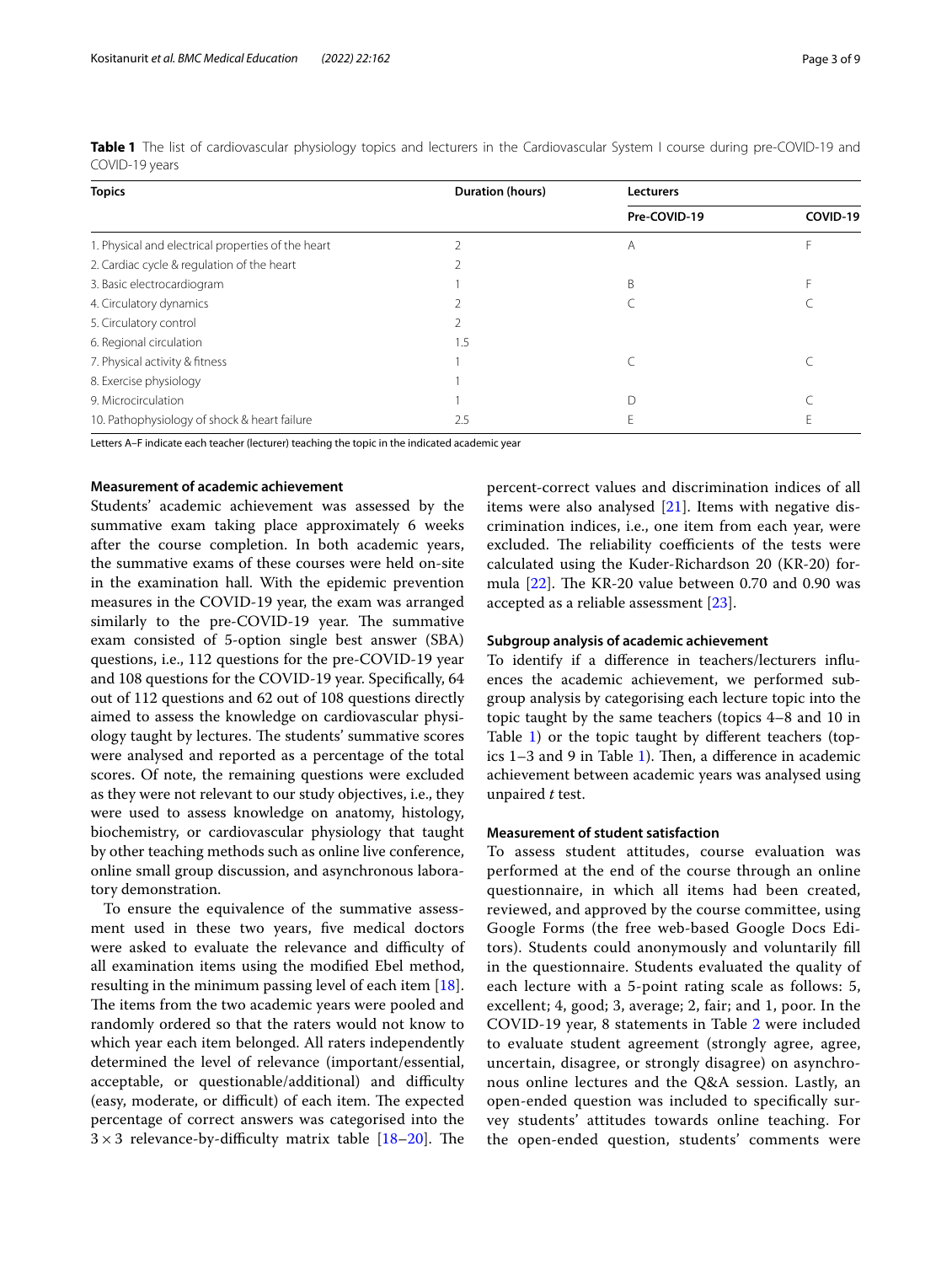# <span id="page-3-0"></span>**Table 2** Students' attitudes towards the asynchronous online lectures and the Q&A session

| <b>Statements</b>                                                                                                                    |                        | No. of responses |  |
|--------------------------------------------------------------------------------------------------------------------------------------|------------------------|------------------|--|
|                                                                                                                                      | Agree                  | <b>Disagree</b>  |  |
| 1. Asynchronous online lecture is not different from the traditional lecture in helping you understand the lecture contents          | 137 (68.5%) 34 (17.0%) |                  |  |
| 2. Asynchronous online lecture helps you understand the lecture contents more efficiently than the traditional lecture               | 119 (60.1%) 24 (12.1%) |                  |  |
| 3. Asynchronous online lecture without face-to-face interaction does not cause any problems for understanding the lecture<br>content | 139 (69.8%) 29 (14.6%) |                  |  |
| 4. Asynchronous online lecture is more convenient than the traditional lecture                                                       | 152 (76.0%) 24 (12.0%) |                  |  |
| 5. Asynchronous online lecture facilitates the management of your own schedule better than the traditional lecture                   | 112 (56.3%) 54 (27.1%) |                  |  |
| 6. The Q&A session promotes your understanding of cardiovascular physiology contents                                                 | 122 (63.2%)            | 12 (6.2%)        |  |
| 7. The Q&A session after a series of asynchronous online lectures with voluntary participation is satisfactory                       | 140 (72.9%) 6 (3.1%)   |                  |  |
| 8. For the next year, teaching by asynchronous online lecture is preferred over the traditional lecture                              | 99 (50.5%)             | 57 (29.1%)       |  |

Data are presented as the number (percentage) of responses for each statement. Agree indicates 'strongly agree' and 'agree' while disagree indicates 'strongly disagree' and 'disagree'. Of note, the agreement 'uncertain' is not presented in the table

categorised into positive and negative comments by the consensus of 2 independent investigators.

The questionnaire had been carefully reviewed and approved by the Cardiovascular System I course committee and used to evaluate student satisfaction for several years, except for the 8 newly added statements in Table [2](#page-3-0). In addition, all items in the questionnaire were assessed for content validity and reliability [[24](#page-8-3)]. Content validity was determined using the index of item-objective congruence by 3 independent experts. Reliability was determined by Cronbach's alpha. Our analyses showed that the indices of item-objective congruence of the 8 newly added statements and the satisfaction questions were 0.79 and 1.00, respectively. Cronbach's alpha was 0.87 for the 8 newly statements and 0.75 for satisfaction questions representing an acceptable quality of the questionnaire.

# **Subgroup analysis of student satisfaction**

To identify if a difference in lecturers influences the student satisfaction, we also performed subgroup analysis into topics taught by same or different lecturers (Table [1\)](#page-2-0). Then, a difference in student satisfaction between academic years was analysed using unpaired *t* test.

# **Statistical analysis**

Categorical data, i.e., sex of the participants, were demonstrated as frequency and percentage and analysed by Chi-square test. Unless otherwise indicated, continuous data were presented as mean, standard deviation (SD), and 95% confdent interval (95% CI). To compare the difference between groups, continuous data including satisfactory level and the subgroup analyses were analysed by unpaired *t* test. Statistical analysis was performed by Microsoft Excel (version 16.0.13530.20368) and Graph-Pad Prism (version 9.0.0). A  $p$  value of <0.05 was used to infer statistical signifcance.

# **Results**

Of 613 students enrolled in the study, 301 were those in the pre-COVID-19 year and 312 were those in the COVID-19 year. Baseline characteristics of the students did not difer between these two years, as shown in Table [3.](#page-3-1) As our main objective was to investigate the efectiveness of teaching methods between academic years by evaluating students' academic achievement, we compared the three parameters (minimum

# <span id="page-3-1"></span>**Table 3** Baseline characteristics of the students enrolled in the study

| Pre-COVID-19 year<br>$(n=301)$ | COVID-19 year<br>$(n=312)$ | p value |
|--------------------------------|----------------------------|---------|
| 135 (45%)                      | 160 (51%)                  | 0.11    |
| $19.55 + 0.77$                 | $19.60 \pm 1.13$           | 0.51    |
| $43.43 + 1.36$                 | $43.49 + 2.10$             | 0.70    |
| $43.00 \pm 0.00$               | $43.00 \pm 0.00$           | 00.1    |
| $21.00 \pm 0.00$               | $21.00 \pm 0.00$           | .00     |
|                                |                            |         |

Categorical data are presented as the number (percentage). Continuous data are presented as mean $\pm$ SD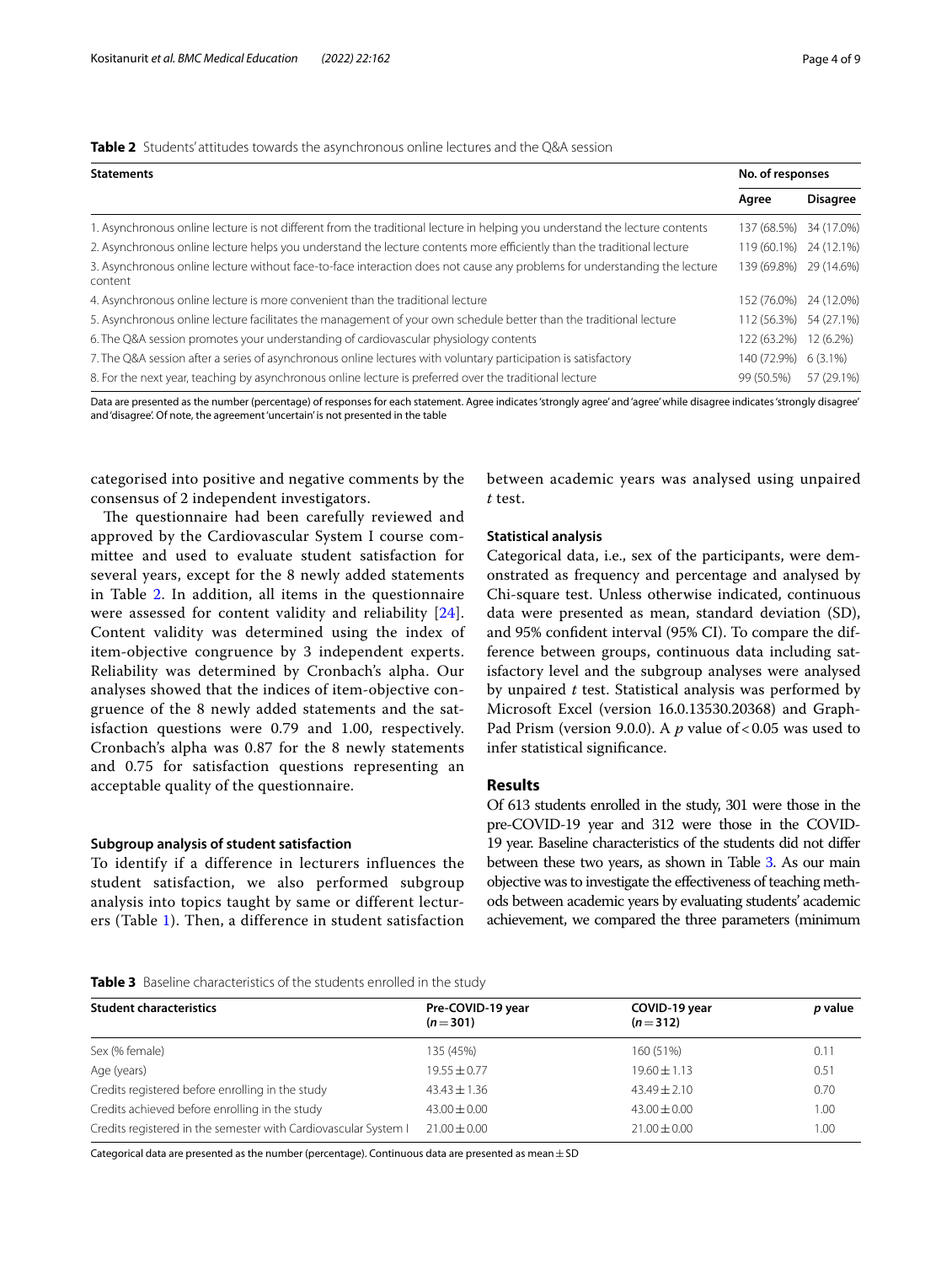

<span id="page-4-0"></span>passing levels, percent-correct values, and discrimination indices) between 2 academic years and found that they were not significantly different (Fig. [1](#page-4-0)). The reliability coefficients were also within the accepted range (KR-20 values=0.83 for the pre-COVID-19 year and 0.84 for the COVID-19 year).

# **Academic achievement**

Academic achievement of students, as indicated by the summative scores, was signifcantly higher in the pre-COVID-19 year (when lectures were taught by only the traditional on-site method) than in the COVID-19 year



<span id="page-4-1"></span>in Table [1](#page-2-0)). Data are presented by box-and-whisker plots using the Tukey method [boxes indicating an interquartile range (IQR), whiskers indicating 1.5 times IQR, lines in the box indicating the median, and plus signs in the box indicating mean]. Diferences in scores between academic years in **A** and **B** were analysed by unpaired *t* test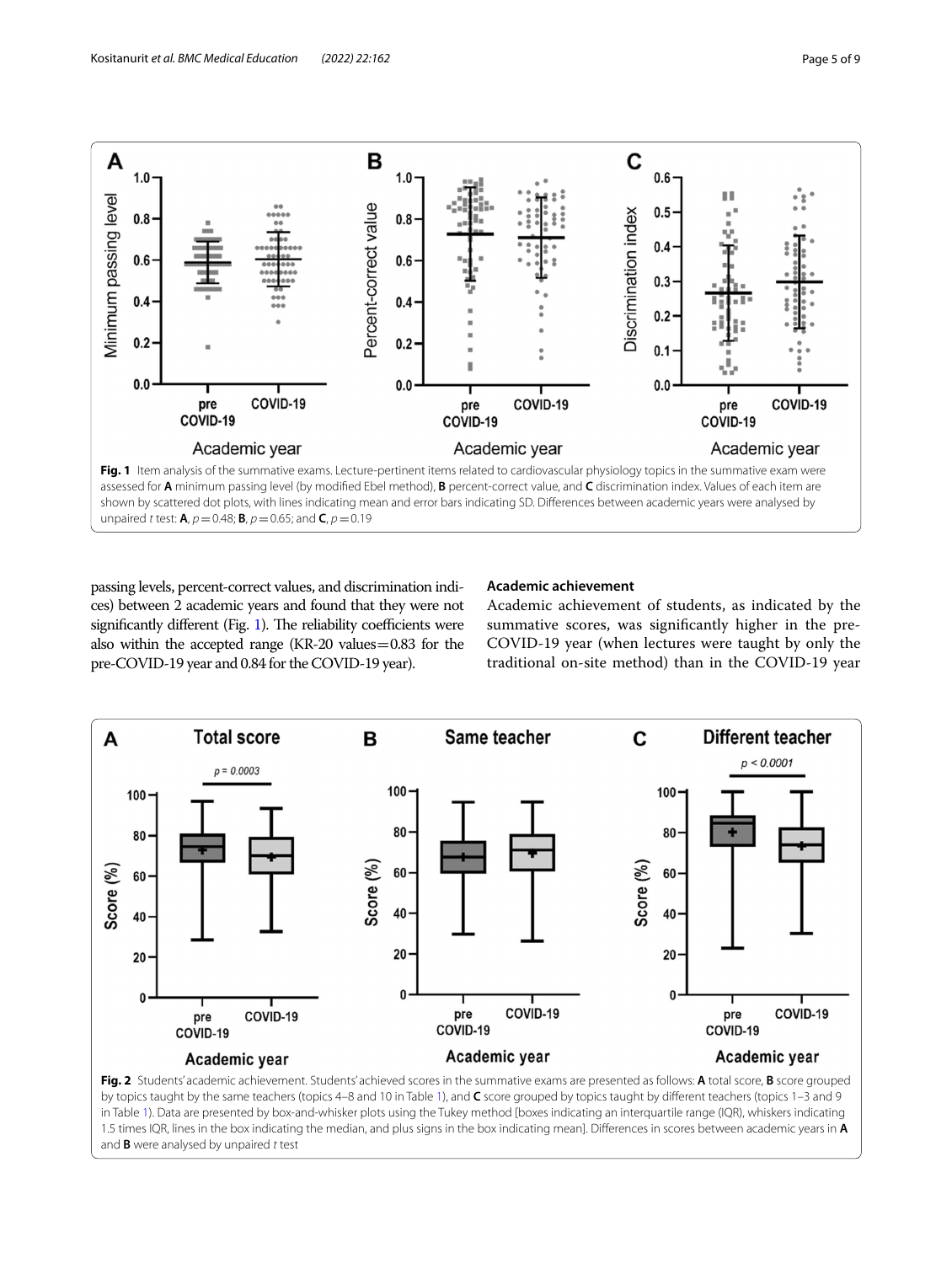(when lectures were taught by the asynchronous online method) (Fig. [2A](#page-4-1)). The difference between means was 3.48±0.97% (95% CI: 1.58 – 5.38). Subgroup analysis was performed to verify possible factors explaining the findings. The academic achievement of students in the lecture topics taught by the same teachers but diferent teaching methods was not signifcantly diferent between two academic years (Fig. [2](#page-4-1)B). The difference between means was  $-1.93 \pm 1.00\%$  (95% CI:  $-3.90 - 0.04$ ). Interestingly, the subgroup analysis in topics taught by diferent teachers between two academic years showed that the score in the pre-COVID-19 year was signifcantly higher than that of the COVID-19 year (Fig.  $2C$ ). The difference between means was  $6.79 \pm 1.13\%$  (95% CI: 4.58 – 9.00). Of note, this subgroup analysis (Fig. [2](#page-4-1)C) was a similar pattern observed in overall performance (Fig. [2A](#page-4-1)).

# **Student satisfaction**

Course evaluation via an anonymous questionnaire was received from 268 students (89.0%) in the pre-COVID-19 year and 204 students (65.4%) in the COVID-19 year. Overall satisfaction of lectures was signifcantly higher in the pre-COVID-19 year than in the COVID-19 year (Fig. [3A](#page-5-0)). In the subgroup analysis to compare diferent teaching methods by the same teachers, we found that student satisfaction was not diferent between

<span id="page-5-0"></span>levels between academic years in **A** and **B** were analysed by unpaired *t* test

these two years (Fig. [3](#page-5-0)B). On the other hand, the subgroup analysis to compare diferent teachers lecturing the same topics showed that student satisfaction was signifcantly higher in the pre-COVID-19 year than in the COVID-19 year (Fig. [3](#page-5-0)C). Of note, this pattern was in line with the students' academic achievement presented in Fig. [2](#page-4-1)C.

We studied students' perspectives towards asynchronous online lectures and found that the majority of students had positive attitudes towards asynchronous online lectures in all investigated aspects (Table  $2$ ). In general, the most satisfactory statements indicated a preference for the voluntary Q&A session and the convenience of asynchronous online lectures. Interestingly, the least agreement was the item concerning whether the asynchronous online lecture is more preferable than the traditional lecture, i.e., only a half of students rated in favour of the online lecture (Table [2\)](#page-3-0). Lastly, students' feedback towards asynchronous online lectures was presented in Table [4](#page-6-0). Of note, some students reported drawbacks of asynchronous online lectures, such as the instability of the e-lecture platform and the longer time needed to finish each online lecture.

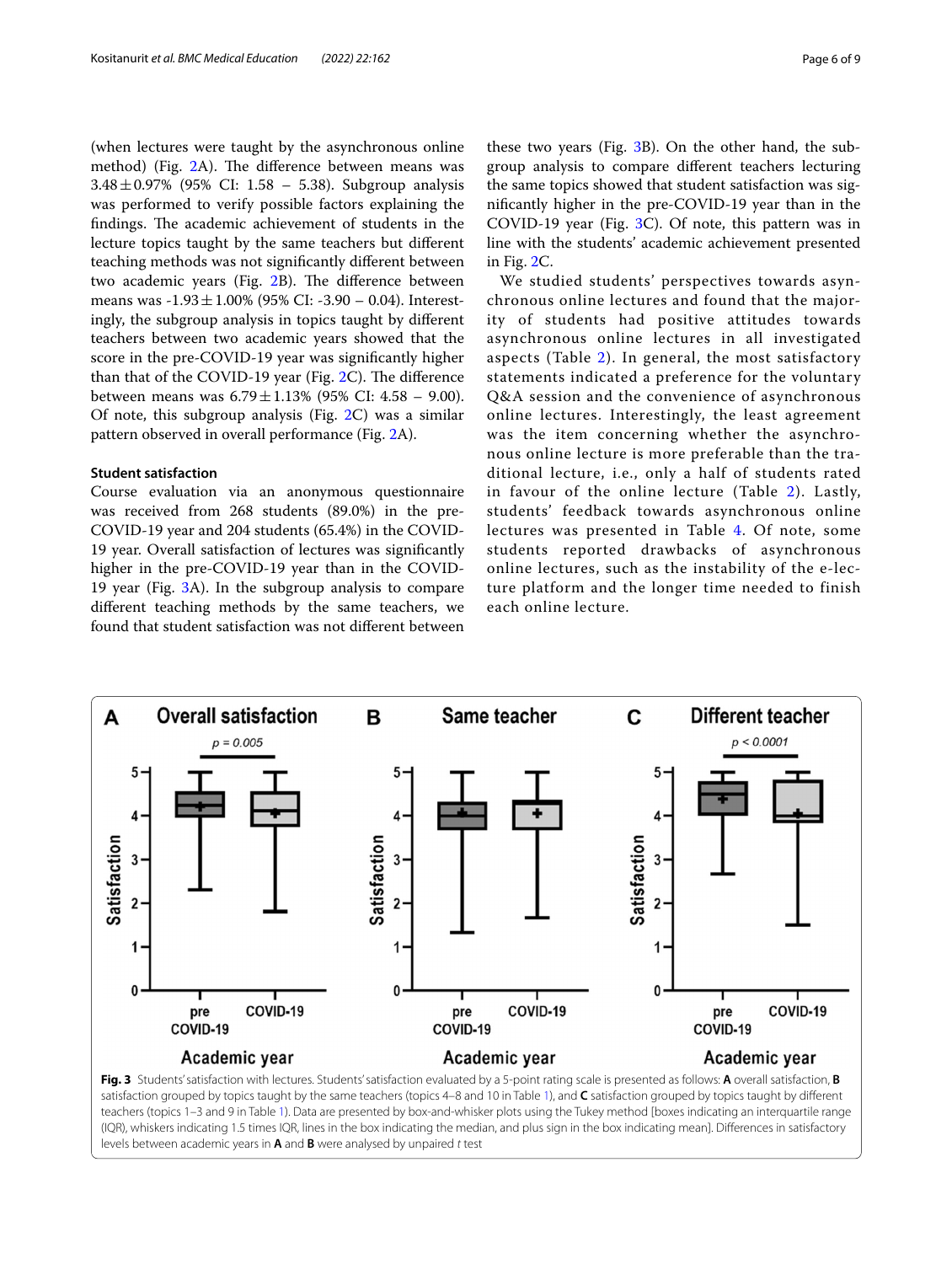<span id="page-6-0"></span>

| Table 4 Students' comments on asynchronous online lectures |  |
|------------------------------------------------------------|--|
|------------------------------------------------------------|--|

| <b>Positive feedback</b>                                                                                                                                                                                                                                                        | Negative feedback                                                                                                                                                                                                                                                                           |
|---------------------------------------------------------------------------------------------------------------------------------------------------------------------------------------------------------------------------------------------------------------------------------|---------------------------------------------------------------------------------------------------------------------------------------------------------------------------------------------------------------------------------------------------------------------------------------------|
| - The asynchronous online lecture can be learnt in various paces suitable<br>for individual learning styles. (3)<br>- Students can manage their own time effectively. (1)<br>- Asynchronous online lecture is more convenient and flexible than the<br>traditional lecture. (1) | - There are some technical issues, such as the instability of the e-learning<br>platform and errors in internet connection. (24)<br>- Students need more time to learn from asynchronous online lectures. (6)<br>- Students lack the motivation to learn from asynchronous online lectures. |

Numbers in parentheses indicate the total number of responses

# **Discussion**

For our cardiovascular physiology lectures, the asynchronous online lecture was a teaching option before the COVID-19 outbreak but became the only teaching method during the outbreak due to an abrupt change in pandemic prevention policy. It was beyond our expectations that the academic achievement was higher in the pre-COVID-19 year (when all lectures were taught by the traditional on-site method) than in the COVID-19 year (when lectures were taught by the asynchronous online method). Our fnding indicated that asynchronous online lecture may not be an efective substitute for the traditional on-site lecture. Possible explanation might be that a major limitation of asynchronous online lectures could be a lack of student–teacher interaction which might result in a loss of motivation and subsequently a decline in academic performance, in accordance with a previous study  $[25]$  $[25]$ . Therefore, an increase in interaction between students and teachers via interactive synchronous online sessions could be a solution. For example, three-fourths of the students in our study preferred the Q&A session which was synchronous and interactive. In addition, our notion was supported by previous studies demonstrating that highly interactive sessions could enhance students' academic performance and that medical students preferred more interactive sessions for online learning such as case-based discussion and interactive live lectures [[26–](#page-8-5)[29\]](#page-8-6). Other explanations include an urgent shift to online learning without adequate preparation, limited resources, and insufficient technological support [[30](#page-8-7)] which afect the quality of asynchronous online lecture.

Our fnding also suggests that the teacher/lecturer might be another factor infuencing student performance other than the teaching method or teaching platform alone. Our results revealed that diferent teachers/lecturers could bring about diferences in academic outcomes of students. We believe that teaching skills might potentially be a key explanation. In higher education, good teaching skill has been the frst rank characteristic of a good teacher  $[31]$  $[31]$  $[31]$ , leading to the better academic achievement of medical students [[32\]](#page-8-9). One way to improve teaching skills of the academic faculties is a continuum of faculty development. Obviously, a previous systematic review has shown that faculty development has a strong impact on enhancing faculties' performance resulting in better students' academic achievement [\[33](#page-8-10)].

A large body of research has shown that teaching methods have an infuence on students' attitudes towards engagement in learning and possibly infuence academic performance in medical education [\[7](#page-7-4), [34](#page-8-11)[–36\]](#page-8-12). Similar to previous studies  $[37, 38]$  $[37, 38]$  $[37, 38]$  $[37, 38]$ , we found that a majority of the students in the COVID-19 year favoured asynchronous online lectures over traditional on-site lectures for many investigated aspects (Table [2\)](#page-3-0). However, we found that the asynchronous online lecture alone did not lead to higher student academic performance than the traditional on-site lecture. Although asynchronous online lectures have shown many benefts, only a half of our students admitted that they preferred learning by the asynchronous online lecture to the traditional lecture for the subsequent academic year. This finding is logically incompatible with most studies, reviewed by Tang et al. [[34\]](#page-8-11), that indicated the students' satisfaction towards the online teaching method. The possible explanations might include the diversity of students' learning preference, technical issues (e.g. the instability of the e-learning platform and errors in internet connection), and the non-interactive nature of asynchronous online learning between teachers and students, as mentioned in previous studies [[14,](#page-7-16) [16,](#page-7-12) [25](#page-8-4), [38\]](#page-8-14).

The strength of our study was the large number of students, i.e., 613 students enrolled in the study. However, there are two major limitations. Firstly, our study partly employed a retrospective design that limits the determination of the direct causal relationship between teaching methods and the academic achievement of students. Secondly, since all students in the same academic year were taught by the same teacher with the same teaching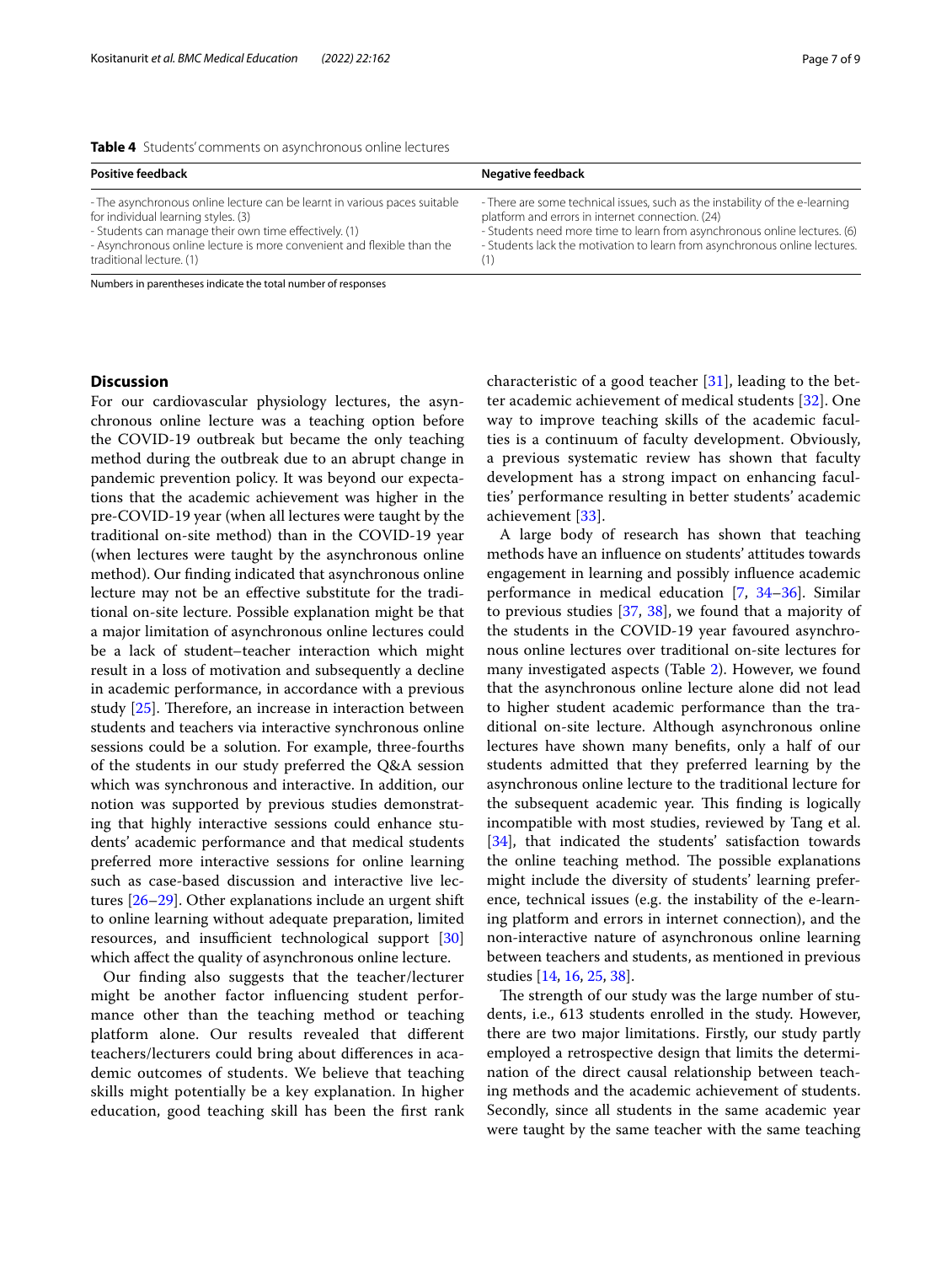method in each topic (to limit the chance of inequality of knowledge distribution), we could not compare the efects of teaching methods or teachers on academic performance of students from the same class.

# **Conclusions**

Asynchronous online lecture alone might not be an efective teaching method in undergraduate medical education particularly when the country's public health policy on physical distancing measures is required. Apart from teaching methods, teachers likely remain an essential key to the success in academic achievement and attitudes of undergraduate medical students. Moreover, we believe that the combination of asynchronous and synchronous online sessions together with a continuing development in teaching skills of academic faculties could be a potential solution in the 'new normal' medical education.

# **Abbreviations**

COVID-19: Coronavirus disease 2019; KR-20: Kuder-Richardson 20; Q&A: Question-and-answer; SBA: Single best answer.

#### **Acknowledgements**

We thank Assoc. Prof. Rasmon Kalayasiri, Dr. Thanapob Bumphenkiatikul, and Dr. Tanat Tabtieang for the questionnaire validation and also thank Prof. Suthiluk Patumraj, Assoc. Prof. Prasong Siriviriyakul, Assoc. Prof. Wasan Udayachalerm, and all academic staff members of the Department of Physiology, Faculty of Medicine, Chulalongkorn University for organising the physiology lessons in the Cardiovascular System I course.

#### **Authors' contributions**

OK conceived the study. WK, KK, DW and OK designed the study. WK, SV, PV, and CB collected the data. WK, KK, MC, and ST analysed the data. WK, KK, and SV drafted the data. All authors provided valuable feedback on the manuscript and approved the fnal manuscript.

#### **Funding**

There were no specifc grants from any source of funding for this research.

#### **Availability of data and materials**

Since students' summative scores are personal data and we did not ask their consents to publicly publish the data, the datasets generated and/or analysed during the current study are not publicly available but are available from the corresponding author on reasonable request.

#### **Declarations**

# **Ethics approval and consent to participate**

This study was approved by the Institutional Review Board of the Faculty of Medicine, Chulalongkorn University, Bangkok, Thailand (COE reference no. 050/2020), and all methods were performed in accordance with the relevant guidelines and regulations. All second-year medical students during 2018 and 2020 who gave informed consent and participated in the knowledge assessment were included in the study. Their participation in the study was exclusively voluntary and whether participating or not would not afect their grades.

#### **Consent for publication**

Not applicable.

#### **Competing interests**

The authors declare that they have no competing interests.

#### **Author details**

<sup>1</sup> Department of Physiology, Faculty of Medicine, Chulalongkorn University, 1873 Rama IV road, Pathumwan, Bangkok 10330, Thailand. <sup>2</sup> Department of Pharmacology, Faculty of Medicine, Chulalongkorn University, 1873 Rama IV road, Pathumwan, Bangkok 10330, Thailand. <sup>3</sup> Division of Academic Affairs, Faculty of Medicine, Chulalongkorn University, 1873 Rama IV road, Pathumwan, Bangkok 10330, Thailand.

# Received: 9 November 2021 Accepted: 1 March 2022

#### **References**

- <span id="page-7-0"></span>Mourad A, Jurjus A, Hajj HI. The What or the How: a Review of Teaching Tools and Methods in Medical Education. Med Sci Educ. 2016;26:723–8.
- <span id="page-7-1"></span>2. Kim S. The future of E-Learning in medical education: current trend and future opportunity. J Educ Eval Health Prof. 2006;3:3.
- 3. Greenhalgh T. Computer assisted learning in undergraduate medical education. BMJ. 2001;322:40–4.
- <span id="page-7-2"></span>4. Masic I. E-learning as new method of medical education. Acta Inform Med. 2008;16:102–17.
- <span id="page-7-3"></span>Kulier R, Coppus SF, Zamora J, et al. The effectiveness of a clinically integrated e-learning course in evidence-based medicine: a cluster randomised controlled trial. BMC Med Educ. 2009;9:21.
- <span id="page-7-9"></span>6. Davis J, Chryssafdou E, Zamora J, Davies D, Khan K, Coomarasamy A. Computer-based teaching is as good as face to face lecture-based teaching of evidence based medicine: a randomised controlled trial. BMC Med Educ. 2007;7:23.
- <span id="page-7-4"></span>McCutcheon K, Lohan M, Traynor M, Martin D. A systematic review evaluating the impact of online or blended learning vs. face-to-face learning of clinical skills in undergraduate nurse education. J Adv Nurs. 2015;71:255–70.
- <span id="page-7-5"></span>8. Adil MT, Rahman R, Whitelaw D, et al. SARS-CoV-2 and the pandemic of COVID-19. Postgrad Med J. 2021;97:110–6.
- <span id="page-7-6"></span>Lucey CR, Johnston SC. The Transformational Effects of COVID-19 on Medical Education. JAMA. 2020;324:1033–4.
- <span id="page-7-7"></span>10. Sandhu P, de Wolf M. The impact of COVID-19 on the undergraduate medical curriculum. Med Educ Online. 2020;25:1764740.
- <span id="page-7-8"></span>11. Gaur U, Majumder MAA, Sa B, Sarkar S, Williams A, Singh K. Challenges and Opportunities of Preclinical Medical Education: COVID-19 Crisis and Beyond. SN Compr Clin Med. 2020;2:1992-7
- <span id="page-7-10"></span>12. Kunin M, Julliard KN, Rodriguez TE. Comparing face-to-face, synchronous, and asynchronous learning: postgraduate dental resident preferences. J Dent Educ. 2014;78:856–66.
- 13. Zhao F, Fu Y, Zhang QJ, et al. The comparison of teaching efficiency between massive open online courses and traditional courses in medicine education: a systematic review and meta-analysis. Ann Transl Med. 2018;6:458.
- <span id="page-7-16"></span>14. Pei L, Wu H. Does online learning work better than offline learning in undergraduate medical education? A systematic review and meta-analysis. Med Educ Online. 2019;24:1666538.
- <span id="page-7-11"></span>15. Yen S-C, Lo Y, Lee A, Enriquez J. Learning online, offline, and in-between: comparing student academic outcomes and course satisfaction in face-to-face, online, and blended teaching modalities. Educ Inf Technol. 2018;23:2141–53.
- <span id="page-7-12"></span>16. O'Doherty D, Dromey M, Lougheed J, Hannigan A, Last J, McGrath D. Barriers and solutions to online learning in medical education - an integrative review. BMC Med Educ. 2018;18:130.
- <span id="page-7-13"></span>17. Kaikaew K, Vivatvakin S, Chayanupatkul M, Kositanurit W, Thanprasertsuk S, Kulaputana O. Two-dimensional integration approach to teaching cardiovascular physiology: effectiveness and students' perspectives. BMC Med Educ 2021;21:43.
- <span id="page-7-14"></span>18. Bandaranayake RC. Setting and maintaining standards in multiple choice examinations: AMEE Guide No. 37. Med Teach. 2008;30:836–45.
- 19. Homer M, Darling J, Pell G. Psychometric characteristics of integrated multi-specialty examinations: ebel ratings and unidimensionality. Assess Eval High Educ. 2012;37:787–804.
- <span id="page-7-15"></span>20. Wangsaturaka D. Standard setting. In: Medical Education Unit Faculty of Medicine Chulalongkorn University, editor. Medical Education: Learning Evaluation and Assessment. Bangkok: Chulalongkorn University Printing House; 2011. p. 152–67.